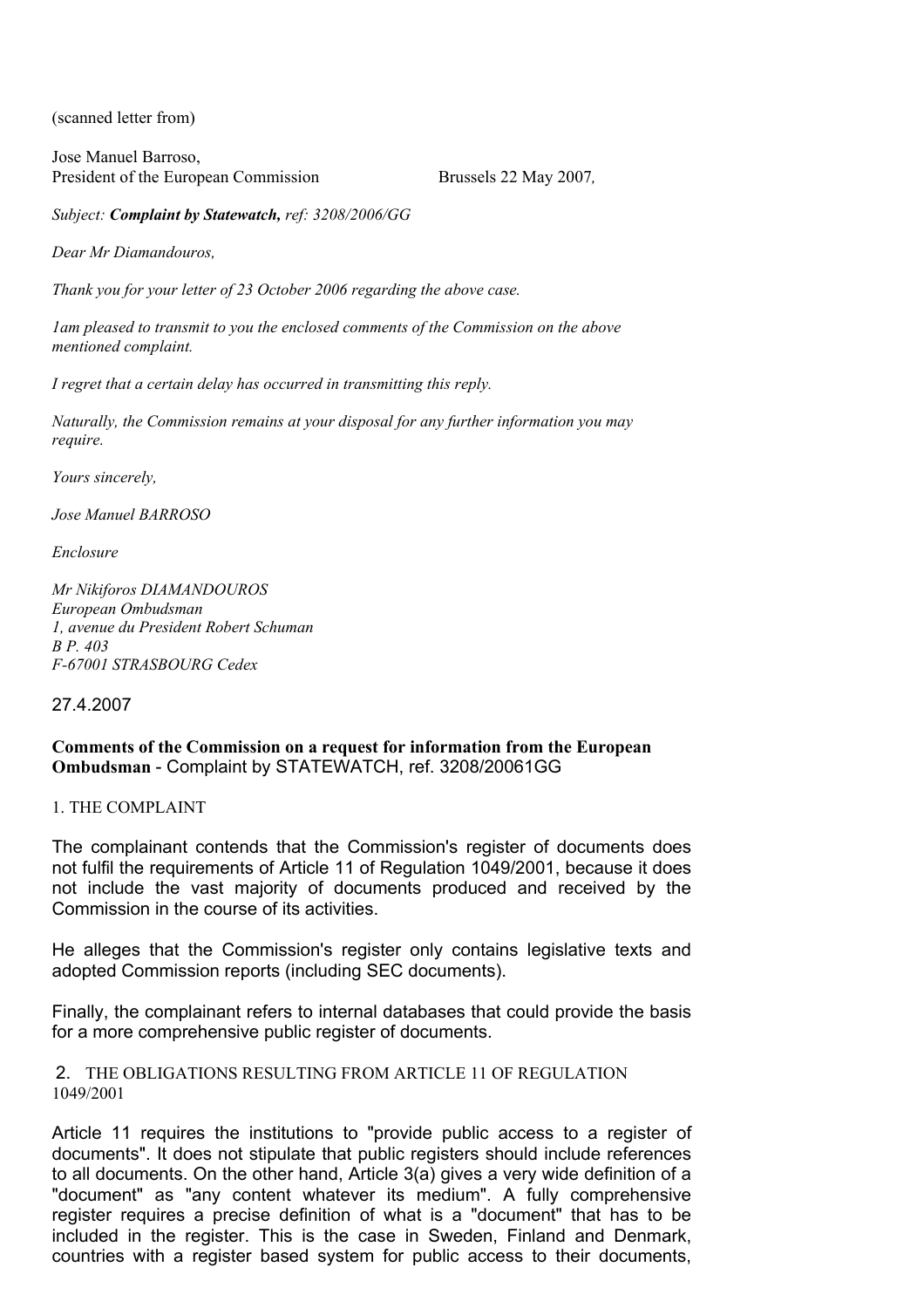where a distinct difference is made between "documents" in general and "official documents", the latter being the only documents to which rights of access apply. Under Regulation 1049/2001, the registers are intended to assist applicants in identifying relevant documents as indicated in recital (14) of the Regulation; they are search tools and do not in any way limit the scope of the right of access, which instead stretches to any document in the possession of the Institutions.

### 3. PUBLIC REGISTERS IN THE FIELD OF COMMUNITY L£GISLATION

The Regulation governs access to any type of documents held by the European Parliament, the Council and the Commission. However, it has a particular focus on the legislative activity of these institutions, as is demonstrated in recitals (1), (2) and (6) and in Articles 12 and 13. The legislative activity of the Commission is well covered by public registers.

### 3.1. **Coverage of the public register of Commission documents**

The public register, opened by the Commission on 3 June 2002 has the following content:

- references of all draft proposals, reports and communications (COM documents), before their adoption;
- full text of all adopted proposals, reports and communications (COM final documents);
- · references of working papers and key administrative documents (SEC documents);
- · references of legal acts adopted by the Commission (C documents);
- · full text of agendas and minutes of the meetings of the Commission.

#### 32. **The public register on comitology**

In addition to the register mentioned under the previous paragraph, the Commission opened in December 2003 a specific register on documents regarding its decision-making process under delegated powers, the so-called comitology procedures. This register contains the following types of documents:

- · agendas of committee meetings;
- · draft implementing measures;
- · summary records of committee meetings;
- · voting results of opinions delivered by a committee

All documents are available in full text; as regards draft implementing measures the full text is usually uploaded after ~le committee has taken a vote.

In a further effort to increase transparency of the preparatory work, the Commission opened a specific register on expert groups.

### 3.3. **Publicly accessible information on the legislative process**